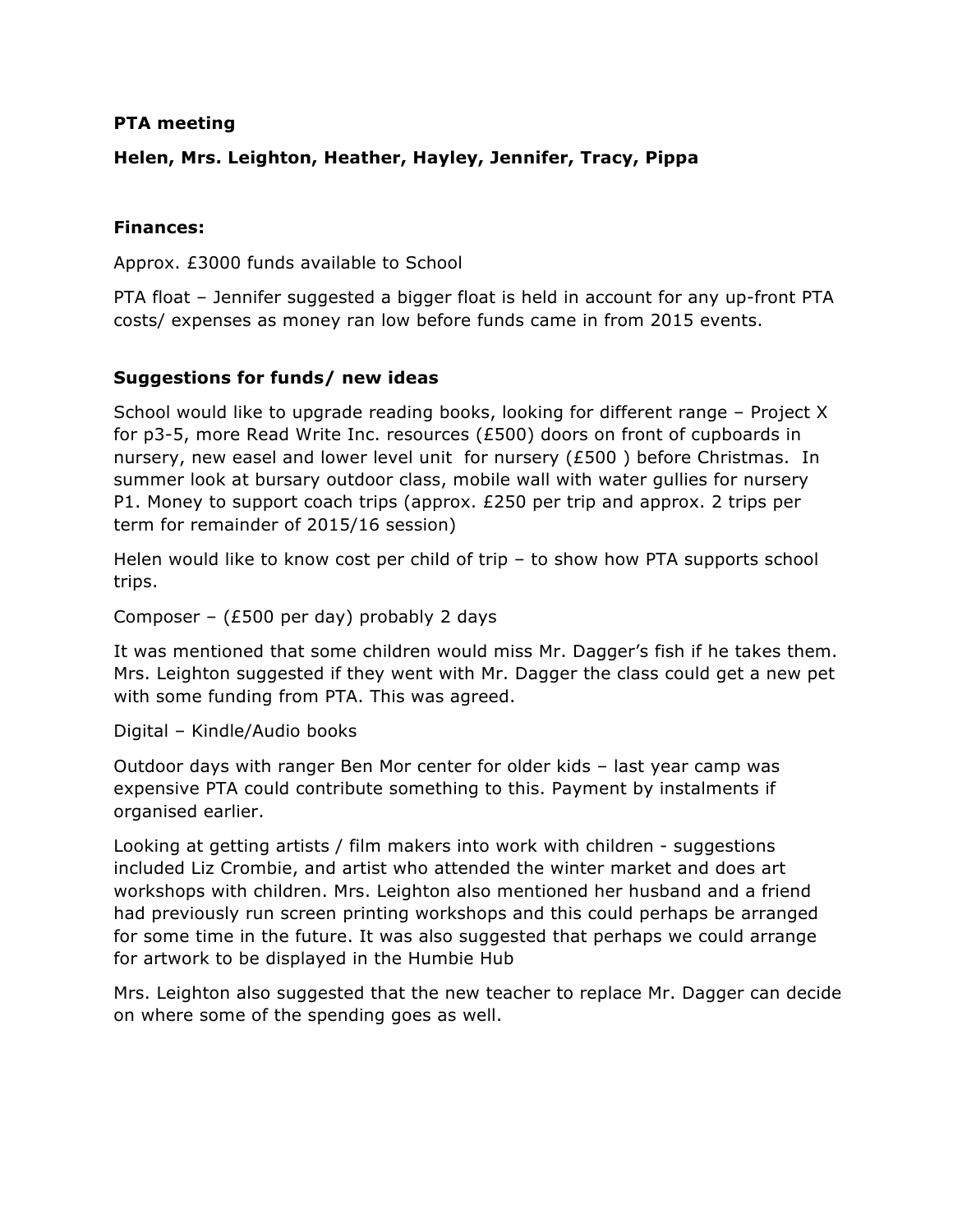### **Burns Supper**

Burns Supper in January – Agreed date is  $22<sup>nd</sup>$  January and the hall has been booked.

Helen confirmed she would arrange band and ask Windymains for sponsorship and Tracy will organise occasional licence. Other things to be arranged could be done early in the New Year and it was suggested a subcommittee work on this with the usual support from parents to help with cooking, serving/ making puddings etc. Pippa noted she would be happy to do this with others.

Likely to raise approx. £1000 at Burns, assuming we get usual sponsorship from Windymains.

#### **Teacher Post**

Mrs. Leighton confirmed there were a good number of applicants already. There will be a transition period for the new teacher as Mr. Dagger is staying until the end of the first week in the new term. Many of the changes recently introduced are set to stay.

#### **Market debrief**

Looking at approx. £2100 raised.

Event was another success although marquees were a lot of work, particularly with the poor weather and didn't add much to the amount raised, so should be reconsidered for future.

Below are a list of other comments and suggestions to consider for future events:

One place inside with the raffle books (at the door), with the prizes listed

Price tags on items

Good stuff, nice atmosphere

Marquee was a lot of work and stressful to have

Look for bigger indoor venue

Commission – not have so many things

Elf and sausage/waffles sold well

Stovies ask L and G opinion